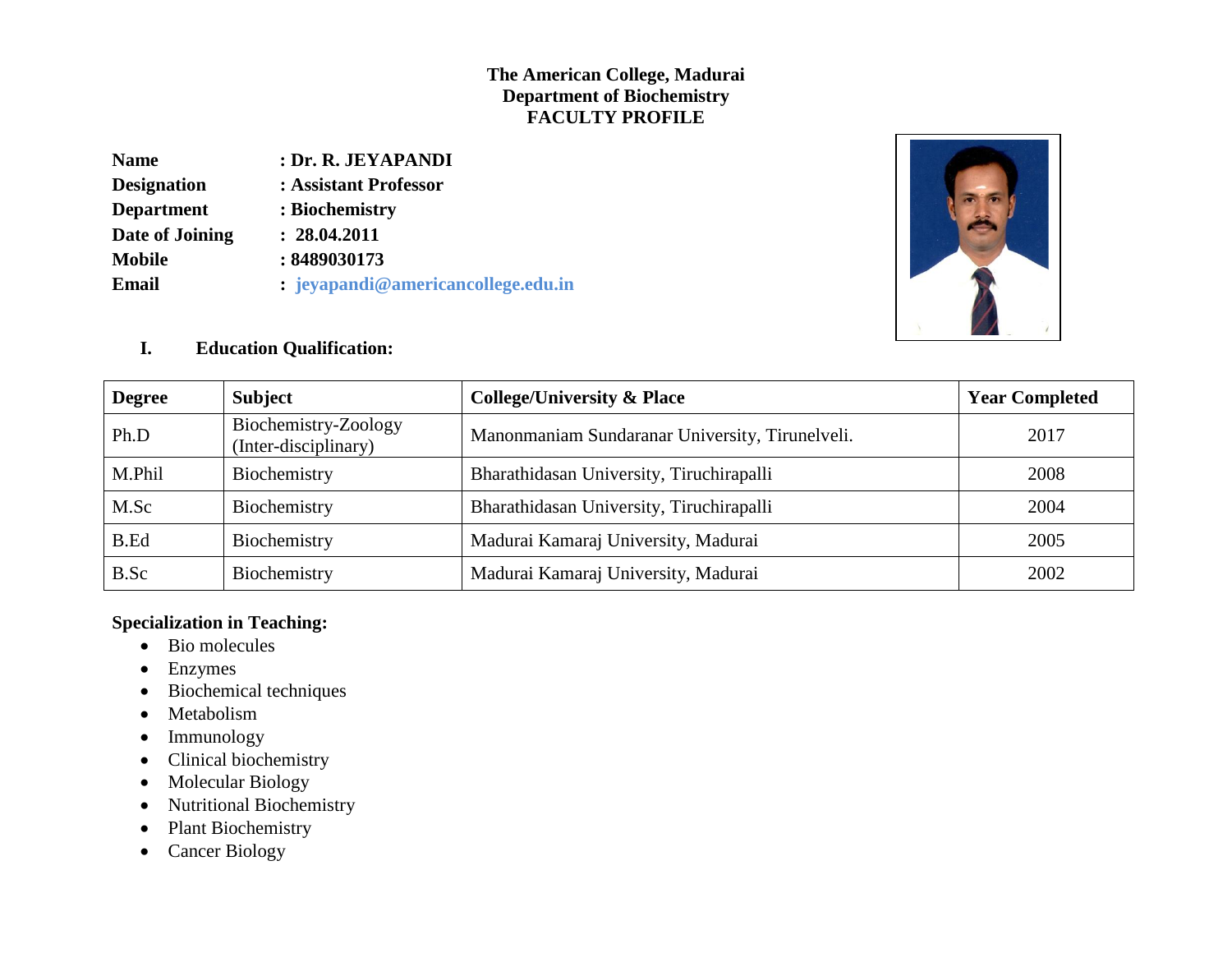#### **Specialization in Research:**

- Bio Pesticides
- Bio Fertilizer

## **Research Interests:**

- Bio Pesticides
- Clinical Diagnosis

## **Any Other Work Experience:**

| <b>Designation</b>   | <b>Institution / Company</b>                                   | $Year - From (month/year)$<br>To (month/year) |
|----------------------|----------------------------------------------------------------|-----------------------------------------------|
| Lecturer and Head of |                                                                |                                               |
| the Department of    | Sri Nagalakshmi Ammal College of Sciences, Pappunayakkanpatti. | 26.12.2005 to 30.04.2010                      |
| Biochemistry         |                                                                |                                               |

# **Training Courses Attended**

- One day training course on Advanced Biochemical & Molecular Techniques, organized by Department of Biochemistry & Biotechnology, Sourashtra College, Madurai on 26<sup>th</sup> February 2009.
- One Day First Aid Training Program organized by the Department of Biochemistry, The American College, Madurai in association with St.John Ambulance, India on 21 March 2018.

#### **Papers Presented in State level /National Conference:**

- **Jeyapandi. R**, 2016. Effect of the plant extract *Calotropis gigantea* against the *Blister beetle Mylabris indica* Thunb (Coleoptera: Meloidae). Paper presented in the State level seminar on Emerging trends in modern life science, organized by the Department of Biochemistry & Biotechnology, Sourashtra College, Madurai on 20<sup>th</sup> February 2010.
- **Jeyapandi. R**, 2016. Efficacies of the plant extract *Azadirachta indica* against the *Blister beetle Mylabris indica* Thunb (Coleoptera: Meloidae). Paper presented in the National conference on Botanical and phytochemicals : The challenges and promise for health care and drug development, organized by Rev. Jacob Memorial Christian College, Ambilikkai on 4<sup>th</sup> February 2016.
- **Jeyapandi. R**, 2017. Diversity of Medicinal Plants in and Around T. Kalluppatti, Madurai District in Tamilnadu. Paper presented in the ENERGY FEST"17 seminar on Advanced technologies and innovations in energy and environment, organized by the School of Energy, Environmental and Natural Resources, Madurai Kamaraj University, Madurai on 28<sup>th</sup> March 2017.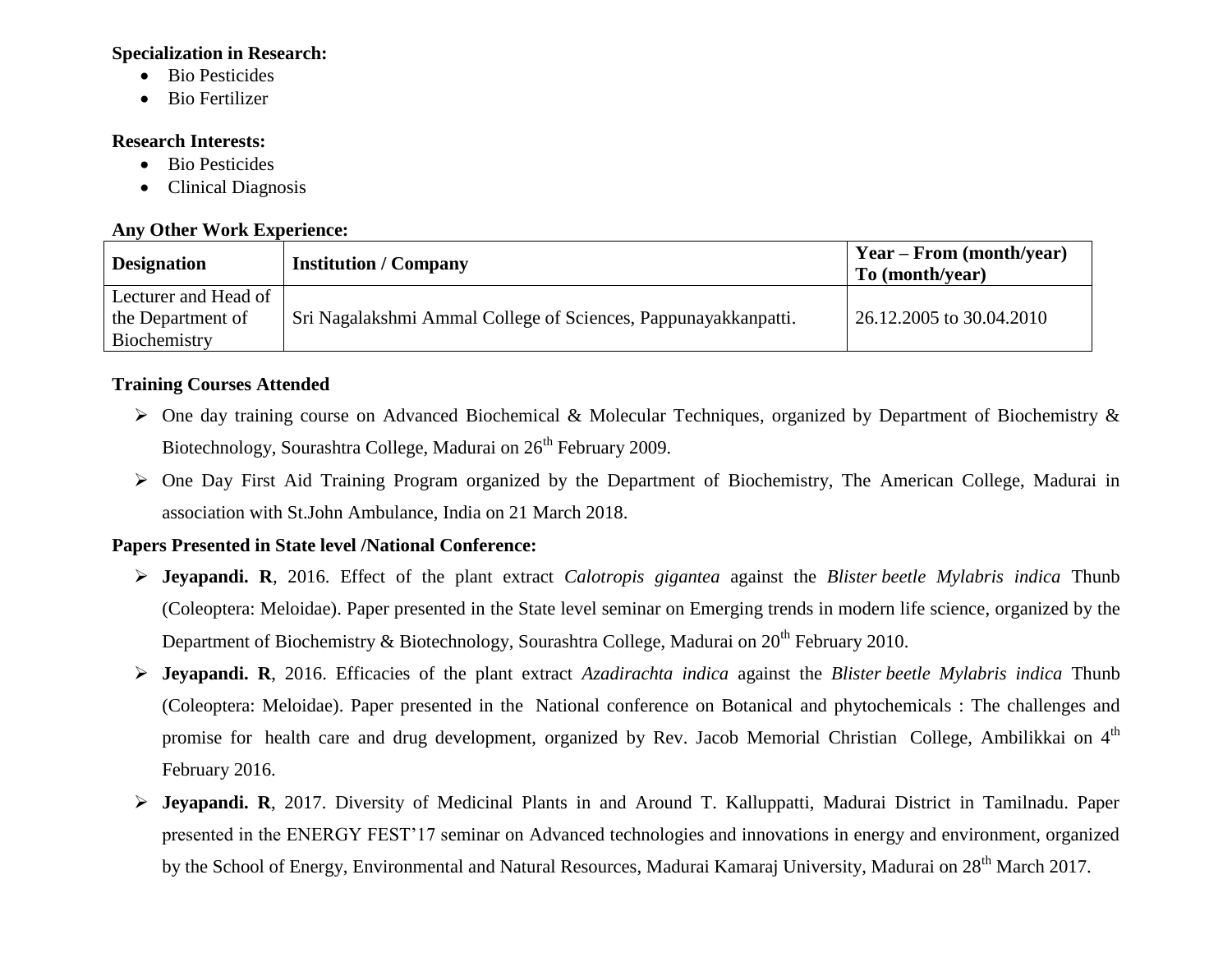#### **Papers Published in International Journals:**

- **Jeyapandi. R** and Shunmugavelu. M. 2011. "Effect of the plant extract *Calotropis gigantea* against the blister beetle *Mylabris indica*"- Journal of Ecobiology: 28(1) 69 – 72.
- Shunmugavelu. M and **Jeyapandi. R.** 2011. "Impact of the plant extracts *Tribulus terrestris* on Biochemical Content of the Polyphagous pest *Mylabris indica*- Journal of Ecobiology: 29 (3) 237 – 24.
- **Jeyapandi. R** and Shunmugavelu. M. 2020. Effect of plant extract *Pongamia pinnata* against Polyphagous pest *Mylabris indica*- Rev Biotechnol Biochem 1:001.RBB-001.000001.Volume 1, 1-3.

## **Resource Person:**

- **Causes and control of stress in youngsters**, organized by NSS Unit No: 3 of The American College, Madurai on 15<sup>th</sup> February 2018.
- **Open Defecation – Health Impacts** Program **on Awareness of Health**, at Nedunkulam, Madurai organized by department of social work, The American College, Madurai on 15<sup>th</sup> March 2018.
- **Open Defecation and it's Effects on Environment,** at Indhra Nagar Colony, Madurai organized by Illozhithozham Arakattalai, Thiruparankundram, Madurai on 30.06.2019.

# **Awards & Honours:**

- **Best Faculty** on PEARL Foundation for Educational Excellence Awards to Higher Education in India 2017 organized by PEARL Foundation, Madurai on 10<sup>th</sup> December 2017.
- **►** Best Faculty Official Spotlight Certificate on 6<sup>th</sup> Academic Brilliance awards 18 organized by Education expo- tv, Noida on 28 January 2018.
- **EXTERT FIRM FIRM FIRM THE SCIENCE ART AWARDER SCIENCE AND THE SCIENCE SOCIETY, Pudukkottai,** Pudukkottai, Tamil Nadu on 15 September 2018.
- **Best Senior Faculty Award** on Novel Research Academy in 2019-20 organized by Novel Research Academy, Puduchery, India on 09.11.2019.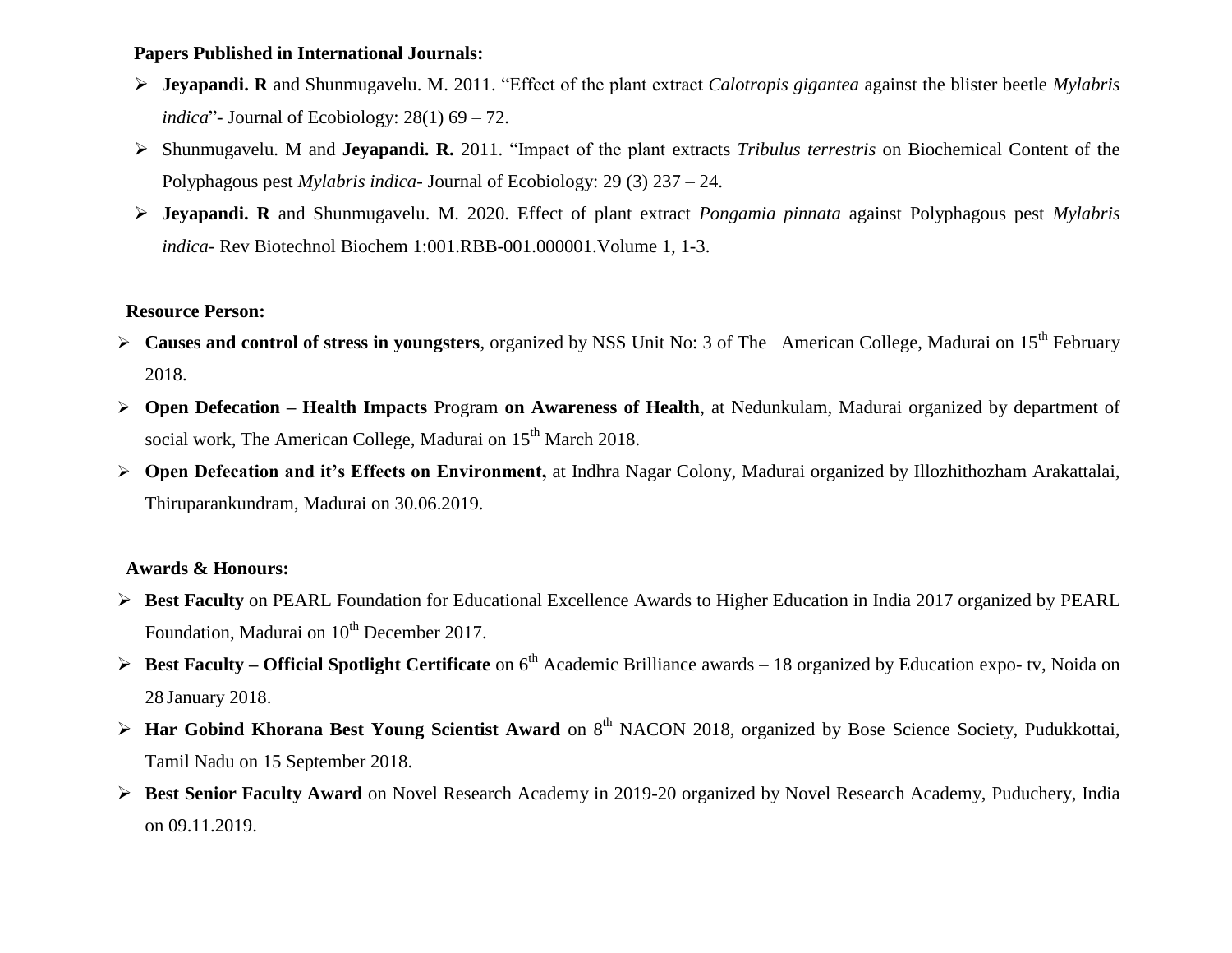## **Extra Curricular Activities:**

- Key responsibilities include NSS Program Officer, RRC Program Officer & Youth Welfare Program Officer in Sri Nagalakshmi Ammal college of Sciences, Pappunayakkanpatti from 21.04.2007 to 30.04.2010.
- Key responsibilities included Youth Red Cross (YRC) & Indian Red Cross Society Program Officer in Sri Nagalakshmi Ammal college of Sciences, Pappunayakkanpatti from 23.01.2009 to 30.04.2010.
- Project Associate in Village Ecology Action on Health, Service Learning Program (SLP), The American College, Madurai from June 2015 to till date.

#### **Seminars/ Orientation / Refresher /Workshop Attended:**

- NSS Orientation course organized by Training and orientation Centre, NSS, Avinasilingam University for Women, Coimbatore on  $22<sup>nd</sup> - 31<sup>st</sup>$  August 2007.
- State Level Seminar on Healthy Youth for Healthy India organized by NSS, RRC & Lions club of Madurai Host, Sourashtra College, Madurai on  $27<sup>th</sup>$  February 2008.
- One day Seminar on Peace and Non-Violence organized by NSS and Rajiv Gandhi National Institute of Youth Development, Sriperumbudur, Madurai Kamaraj University, Madurai on 13<sup>th</sup> October 2008.
- Two days State level Workshop on Capacity Building of NSS Programme Officers organized by Rajiv Gandhi National Institute of Youth Development & NSS Regional Center, Chennai on  $27<sup>th</sup>$  &  $28<sup>th</sup>$  February 2009.
- NSS Refresher Course organized by Training and orientation Centre, NSS, Avinasilingam University for Women, Coimbatore on  $19<sup>th</sup> - 23<sup>rd</sup>$  January 2010.

## **Faculty Development Program Attended:**

- UBCHEA sponsored Four- Days Faculty Development Program (FDP 2020) on Emerging Leaders of Service Learning Programme during 13-16 February 2020.
- Online Faculty Development Program on Recent Trends in Life Sciences organized by Department of Zoology St. Jude"s College, Thoothoor on 6.7.2020 to 10.7.2020.
- \* FDP on "Responsibilities of Microbiologists in Combating Pandemic Diseases" organized by the Department of Microbiology, K. S. Rangasamy College of Arts and Scineces, Tiruchengode on 8, 9 & 10 July 2020.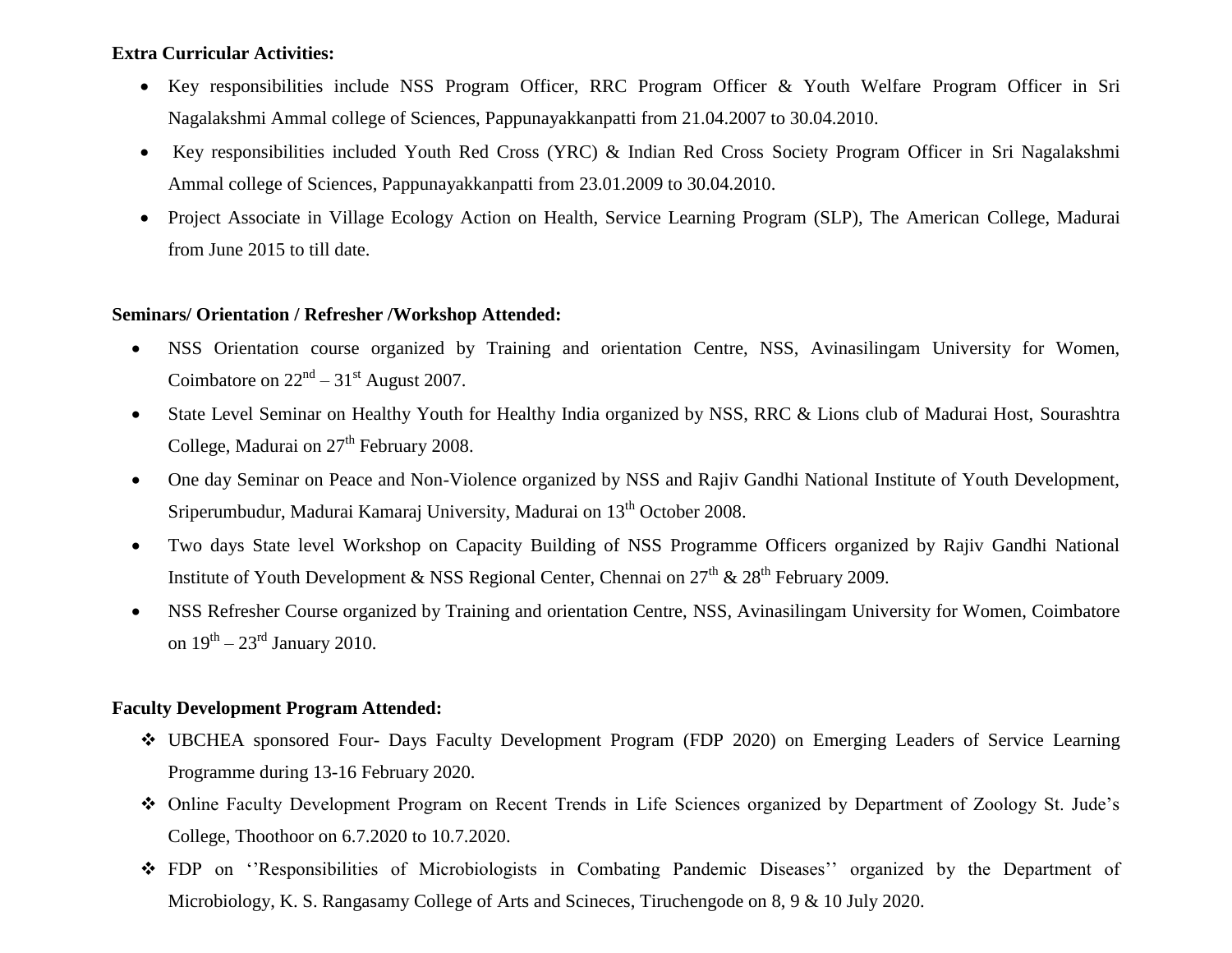#### **Seminars/Symposium/Conferences/Workshops Attended:**

- One day seminar on Biochemistry in Human Health, organized by C.S.I. Darling Selvabai Thavaraj David College for Women, Madurai on  $21<sup>st</sup>$  January 2002.
- > National seminar on Emerging trends of Biotechnology in Health Sciences, organized by KMCH College of Pharmacy & Department of Biochemistry, Dr. NGP Arts & Science College, Coimbatore on  $11^{th}$  &  $12^{th}$  February 2002.
- One day seminar on Recent trends in Biotechnology & Stem cell Technology, organized by department of Life Sciences, V.P.M.M. Arts & Science College for Women, Krishnankovil on  $9<sup>th</sup>$  January 2006.
- State Level Seminar on Bioinformatics, organized by Department of PG Biochemistry & UG Microbiology, V.V.V. College for Women, Virudhunagar, 8<sup>th</sup> February 2007.
- > State level Conference on Research in Ethnomedicines, organized by Tamil Nadu Scientific Research Organisation, Pudukkottai on  $28<sup>th</sup>$  &  $29<sup>th</sup>$  January 2010.
- $\triangleright$  State level seminar on Emerging trends in modern life science, organized by the Department of Biochemistry & Biotechnology, Sourashtra College, Madurai on  $20<sup>th</sup>$  February 2010.
- National Symposium on Bioinformatics and drug discovery, organized by department of Biotechnology and Chemical engineering, Kalasalingam university, Krishnankoil on  $27<sup>th</sup>$  February 2010.
- Science day and Aqua-Terr Annual conference on Organismal & Functional Genomics, organized by School of Biological Sciences, Madurai Kamaraj University, Madurai on 6<sup>th</sup> March 2010.
- State level seminar on Resent trends in life science, organized by the PG and Research Department of Zoology, Yathava College, Madurai on  $12<sup>th</sup>$  March 2010.
- MARINA"12 National Conference on Marine environmental Challenges and Coastal Zone Management Strategy, organized by the department of marine sciences, Bharathidasan University, Trichy on  $13<sup>th</sup>$  &  $14<sup>th</sup>$  February 2012.
- State level inter-collegiate seminar in Recent Challenges in Biotechnology, organized by PG department of Immunology & Microbiology, The American College, Madurai on  $17<sup>th</sup>$  February 2012.
- Workshop on Freshwater Biodiversity conservation by completing the educator skills training, organized by Wildlife Information Liaison Development Society on 12<sup>th</sup> December 2012.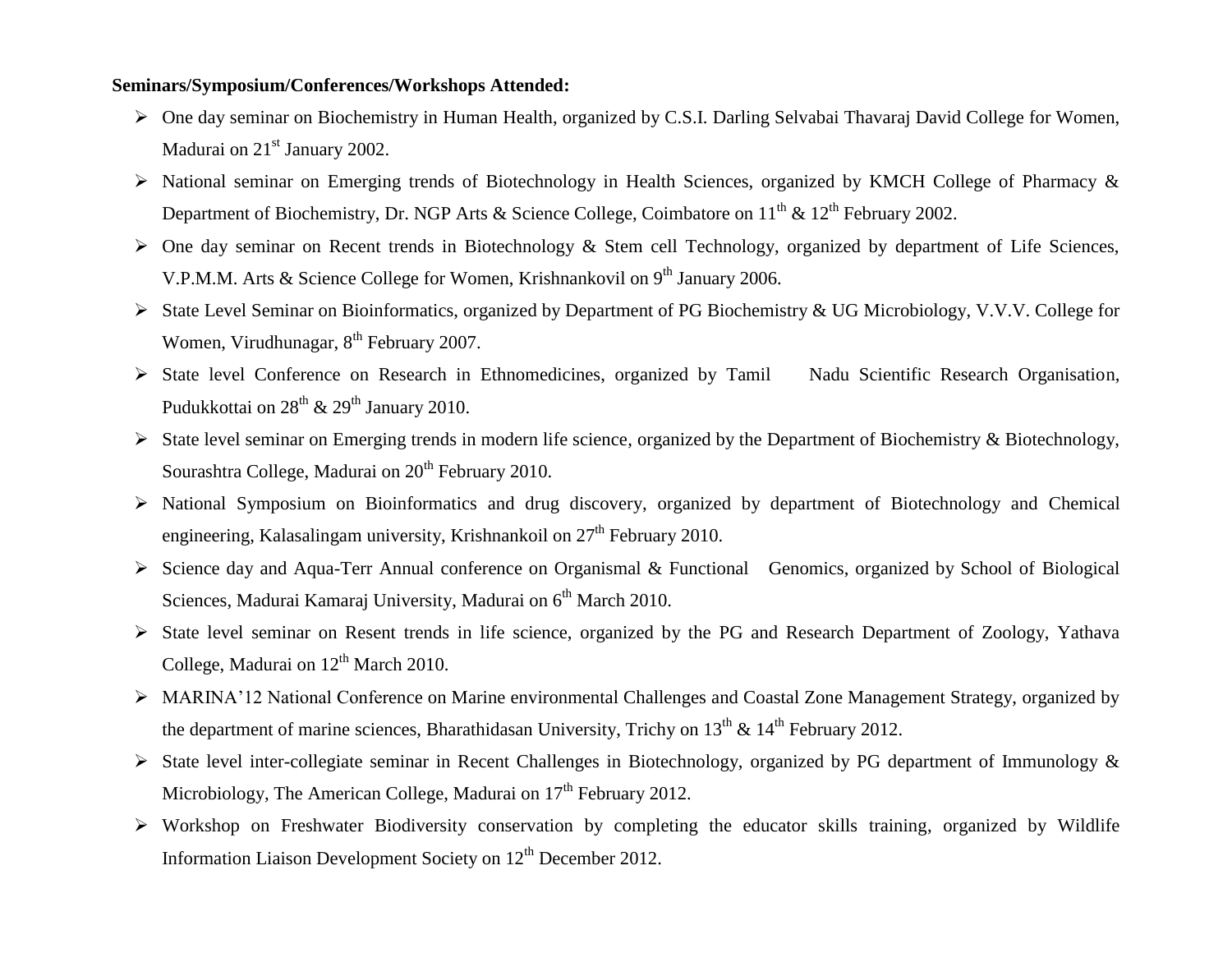- National level seminar on Trends in Bioprospecting, organized by department of Microbiology, Biochemistry & Biotechnology, S.V.N. College, Nagamalai, Madurai on  $27<sup>th</sup>$  December 2012.
- $\triangleright$  International symposium on Emerging issues on Health A Comprehensive Therapeutic Approach, organized by Dept of Home Science & Zoology, Fatima College, and Madurai on  $16<sup>th</sup>$  December 2013.
- State level seminar on Recent research trends in fresh water aquatic organisms, organized by department of Zoology, S.V.N. College, Nagamalai, Madurai on  $30<sup>th</sup>$  January 2014.
- One day Workshop on Adolescent health, organized by PG department of Biochemistry, The American College, and Madurai on  $17<sup>th</sup>$  October 2014.
- National conference on Molecular genetics and Regeneration biology, organized by department of Biotechnology, Manonmaniam Sundaranar University, Tirunelveli on  $27<sup>th</sup>$  February 2015.
- Medlab 2015, National conclave on laboratory medicine, organized by Meenakshi Mission Hospital & Research centre, Madurai on  $5<sup>th</sup> \& 6<sup>th</sup>$  December 2015.
- DBT sponsored National conference on Community microbial consortia and the human holobiont- implications of Yetunculturable microorganisms in systemic health, disease & personalized medicine, organized by department Immunology & Microbiology, The American college, Madurai on 7 & 8 December 2015.
- One day Seminar on Accreditation and quality management in library services: NAAC and NBA parameters, organized by Academic library association in collaboration with Daniel poor library, The American college, Madurai on  $2<sup>nd</sup>$  April 2016.
- One day National seminar on Conservation methods and Biopotential assessment of biodiversity, organised by the Department of Microbiology and Biochemistry & Biotechnology, Sourashtra College, Madurai on 16<sup>th</sup> March 2016.
- International conference on Biomolecules and their prospects, organised by the Department of Microbiology and Biotechnology, Selvam Arts and Science College, Namakkal on 8<sup>th</sup> July 2016.
- New horizons, emerging challenges and recent paradigms in food mediated immunity and their role in human health and longevity, organized by PG and Research department of Zoology and department Immunology & Microbiology, The American College, Madurai on 31 August & 1 September 2016.
- Science Academies Lecture Workshop on Introduction to Modern Biology organized by PG and Research department of Zoology, The American College, Madurai on 19-21 January 2017.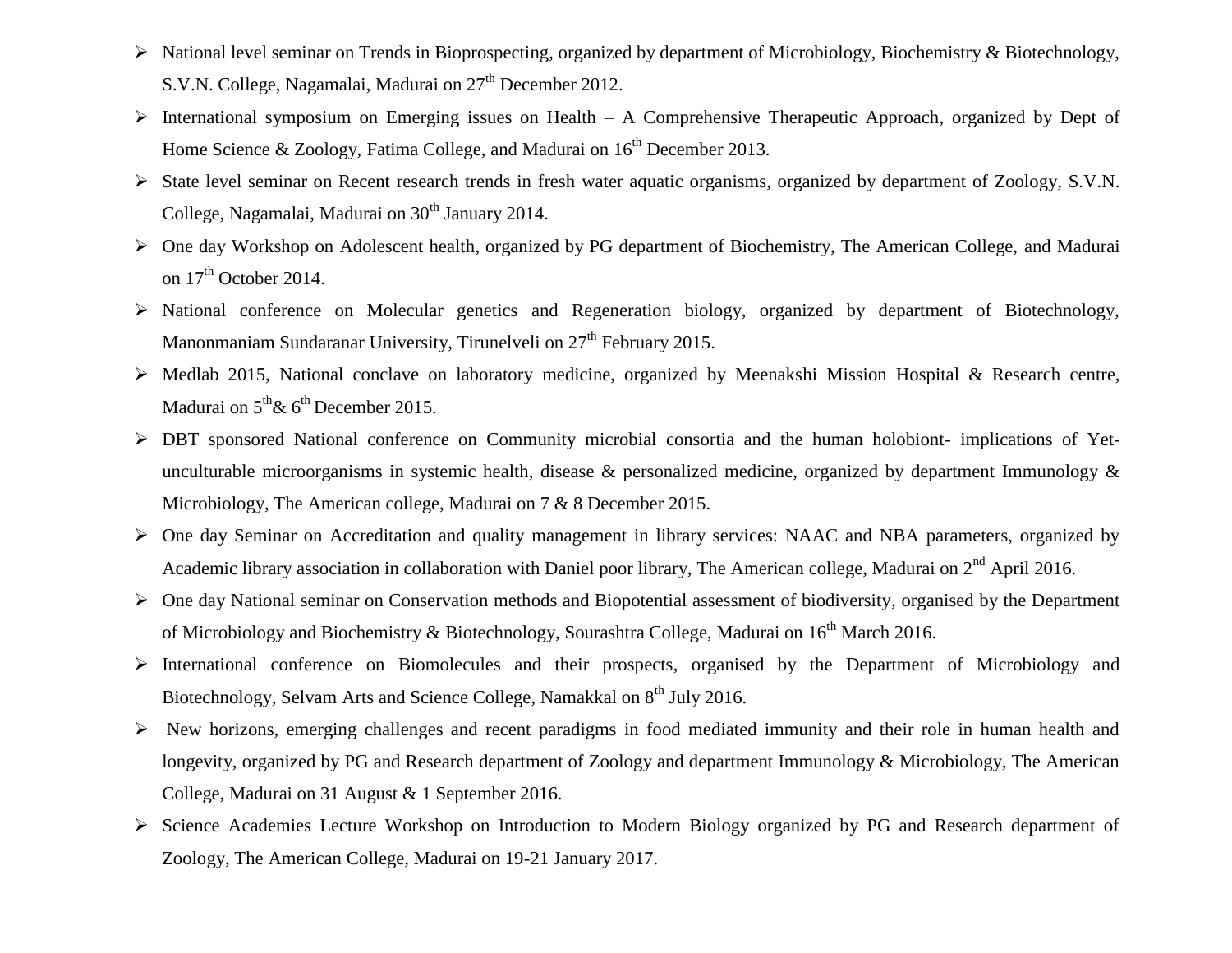- Tamil Nadu State Council for Science & Technology, Dept of Higher Education, Govt. Of Tamil Nadu & Indian Academic Researchers Association, Trichy sponsored National Workshop on Research Project, Funding Agencies and eResources organised by department of Zoology, Shaiva Bhanu Kshathriya College, Aruppukottai on 29 July 2017.
- $\triangleright$  National Conference on SMART SUMMIT 2017, organized by PEARL Foundation for Educational Excellence, Madurai on 10 December 2017.
- Science Academies Lecture Workshop on Recent Trends in Modern Biology organized by PG and Research department of Zoology, The American College, Madurai on 23-25 January 2018.
- National conference on Impacts of Pollution on Health and Restoration of Quality Environment Through Biotechnology Applications organized by PG and Research Department of Zoology and PG Department of Immunology & Microbiology, The American College, Madurai on 2 & 3 February 2018.
- One Day Symposium on Mental Health & Physical Fitness organized by Department of Biochemistry, The American College, Madurai on 12 February 2018.
- Orientation workshop on SWAYAM, jointly organized by department of Library & Information Science and UGC-HRDC, Bharathidasan University, Trichy, 29 June 2018.
- <sup>8th</sup> National Conference on Natural Science and award presentation ceremony, organized by Bose Science Society, Pudukkottai, Tamil Nadu on 15 September 2018.
- Science Academies Lecture Workshop on Human Genomics and Genetics Diseases organized by the PG Department of Zoology, Saiva Bhanu Kshatriya College, Aruppukottai on 5 & 6 October 2018.
- One Day workshop on Food Technology organized by Department of Biochemistry, The American College, Madurai on 16 October 2018.
- National Conference on Western Ghats: Threats and Conservation organized by PG & Research department of Zoology, The American College, Madurai on17 October 2018.
- National Conference on Recent Trends in Modern Immunology organized by the department of Immunology & Microbiology, The American College, Madurai on 23 January 2019.
- National Conference on Coral Reefs: Threats and Conservation organized by PG & Research department of Zoology, The American College, Madurai on 12 February 2019.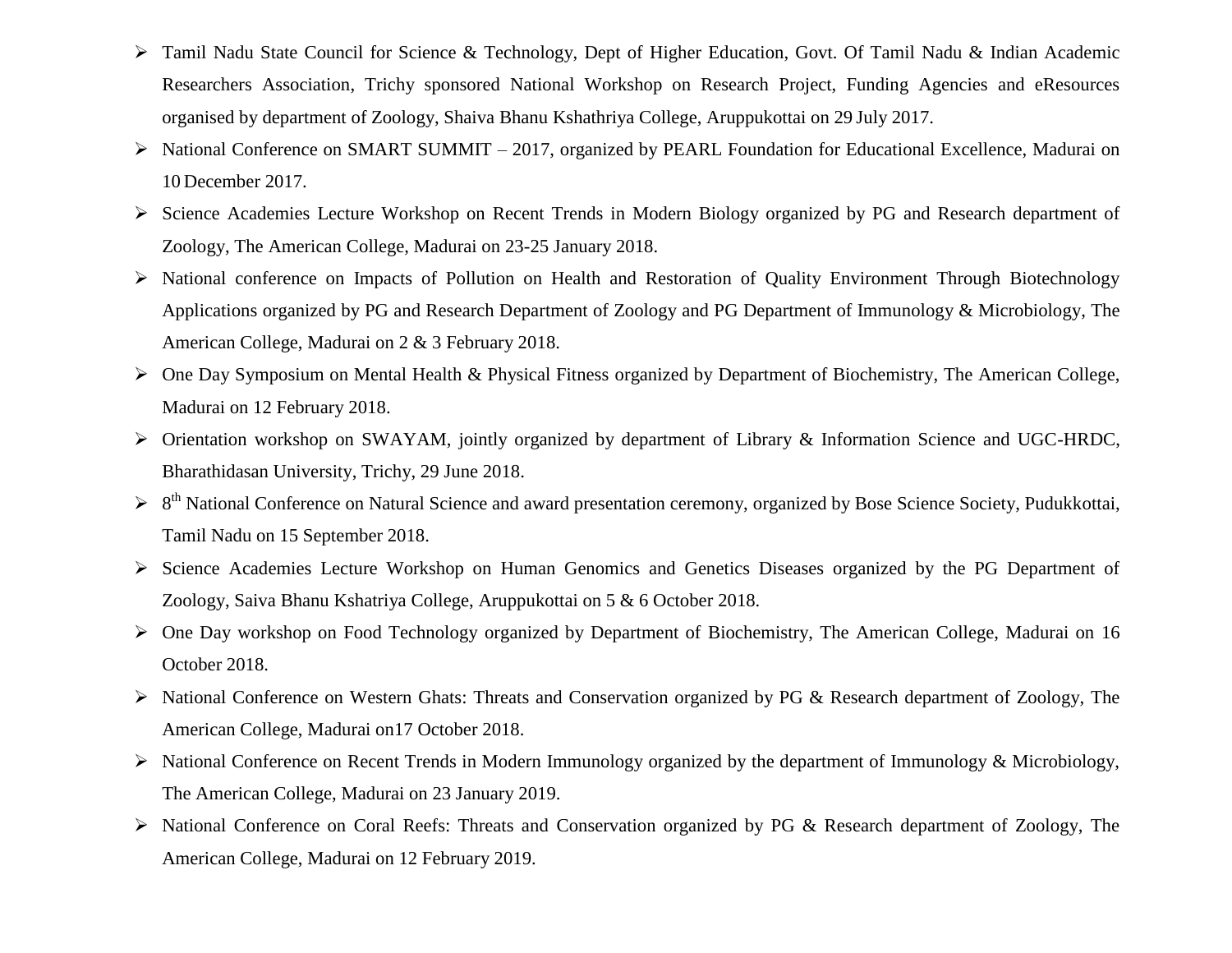- > National Conference on Emerging Trends in Microbiology, organized by the Postgraduate Department of Immunology & Microbiology, The American College, Madurai on 12 March 2019.
- International conference on Values & Spirituality for Overcoming Challenges organized by Annamalai University and Brahma Kumaris & Education Wing, Raiyoga Education & Research Fountation at Annamalai University, Annamalai Nagar, Tamil Nadu on 8 & 9 June 2019.
- > "Self Empowerment for Excellence in Social Service" organized by Rajyoga Education & Research Foundation (Education Wing) Brahma Kumaris, Mount Abu on 17.11.2019 at Madurai.
- National conference on ""Recent Trends in Biological Sciences (RTBS-2020)"" organized by PG & Research Department of Zoology, The American College, Madurai in association with Indian Science Congress Association , Chennai Chapter on 3.2.2020.
- > National Seminar on "Avenues of Research in Biology" organized by PG & Department of Zoology Fatima College Madurai on 12.2.20.
- National level online webinar on ""Stem cell Therapy (Past, Present, Future) organized by the Department of Biochemistry, SLS.MAVMM.Ayira Vaisyar College Madurai on 05.06.2020.
- Research Avenues in Biochemistry Organised by Department of Biochemistry, The American College, Madurai, 11 & 12 June 2020.
- International webinar on ""Role of Diet on Immunity"" organized by the Department of Biochemistry, SLS.MAVMM.Ayira Vaisyar College Madurai on 15.06.2020.
- > International webinar on " Validating Ayurvedism with the Current Therapeutic Concepts For The Management of Movement and Mental Disorders"" organized by Department of Pharmacy, Annamalai University on 17.06.2020.
- International webinar on ""Innovation in Transdermal Drug Delivery Key Considerations"" organized by Department of Pharmacy, Annamalai University on 20.06.2020.
- $\triangleright$  National Webinar on "Traditional Agriculture: Self-reliant Bharat " organized by Kshitij Foundation and Agrivision on 20  $\&$ 21 June 2020.
- International Technical Webinar on Advancements in Biotechnology"" organized by Department of Biotechnology. St.Joseph"s College of Engineering OMR, Chennai on22-24 June 2020.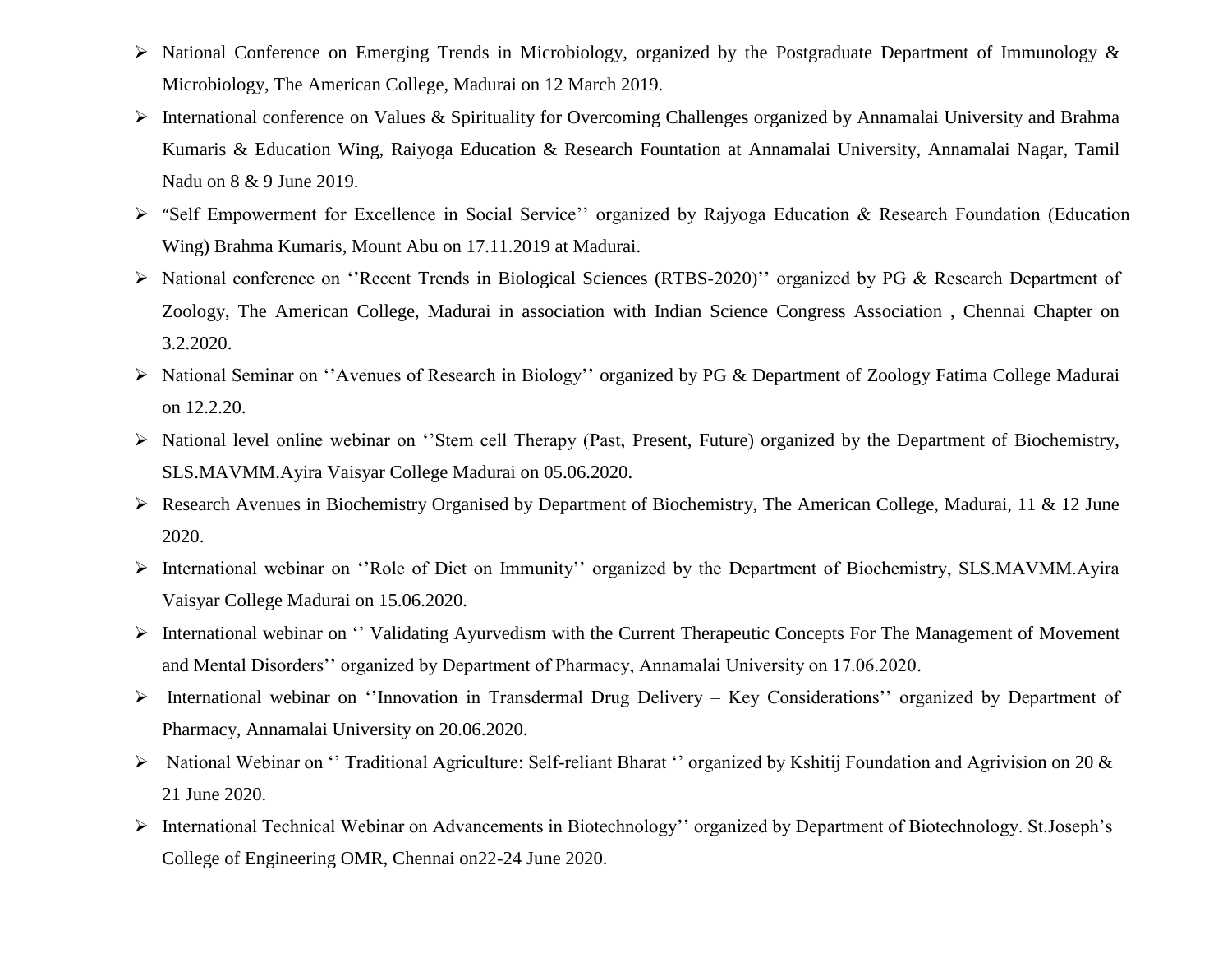- > National level webinar on "Covid -19 and Indian Industry Challenges Ahead" organized by Pg & Research Department of Economics, The American College, Madurai on 23.06.2020.
- > Webinar on "Revolution in Structural Biology" conducted by PG & Research Department of Zoology, Rajah Serfoji Government College, Thanjavur on 25.06.2020.
- > National level WEB conference on "Life Sciences" organized by the Department of Microbiology, K.R.College of Arts & Sciences, Kovilpatti on 29.06.2020.
- > "National level Workshop on Importance of Value Education in the Modern World" organized by the St.John's College of Education, Palayamkottai on 01.07.2020.
- > Webinar on "Wildlife Resources of Oriental Region: Conservation Challenges " organized by Faculty of Applied Sciences, AIMST University, Malaysia on 03.07.2020.
- International Webinar on ""Forensic Science for Society"" organized by the Department of Forensic Science, G .T. N. Arts College (Autonomous), Dindigul on 3. 7.2020.
- > National level Webinar on "Effective Online Teaching Tools" organized by Bachelor of Commerce & Commerce (CA), K.S.Rangasamy College of Arts and Science, Tiruchengode on 04.07.2020.
- International Webinar on ""Forensic Science for Society"" organized by the Department of Forensic Science, G .T. N. Arts College (Autonomous), Dindigul on 4. 7.2020.
- International Webinar on ""Forensic Science for Society"" organized by the Department of Forensic Science, G .T. N. Arts College (Autonomous), Dindigul on 5. 7.2020.
- > "Resistant Modulators: a possible solution foe AMR?" organized by Center for Research in infectious Diseases, School of Chemical & Biotechnology, SASTRA Deemed University, Thanjavur , 9.7. 2020.
- Webinar titled "Zebra fish infectious disease models" organized by Center for Research in infectious Diseases, School of Chemical & Biotechnology, SASTRA Deemed University, Thanjavur, 11.7. 2020.
- Webinar on Preparation of Files NAAC Accreditation Organized by IQAC Cell, Providence College for Women, Coonoor on 18 .7.2020.
- > National Level Webinar on Teacher Vs Learner: Impact of COVID' 19 in Colleges organized by Internal Quality Assurance Cell, The American College, Madurai on 22.7.2020.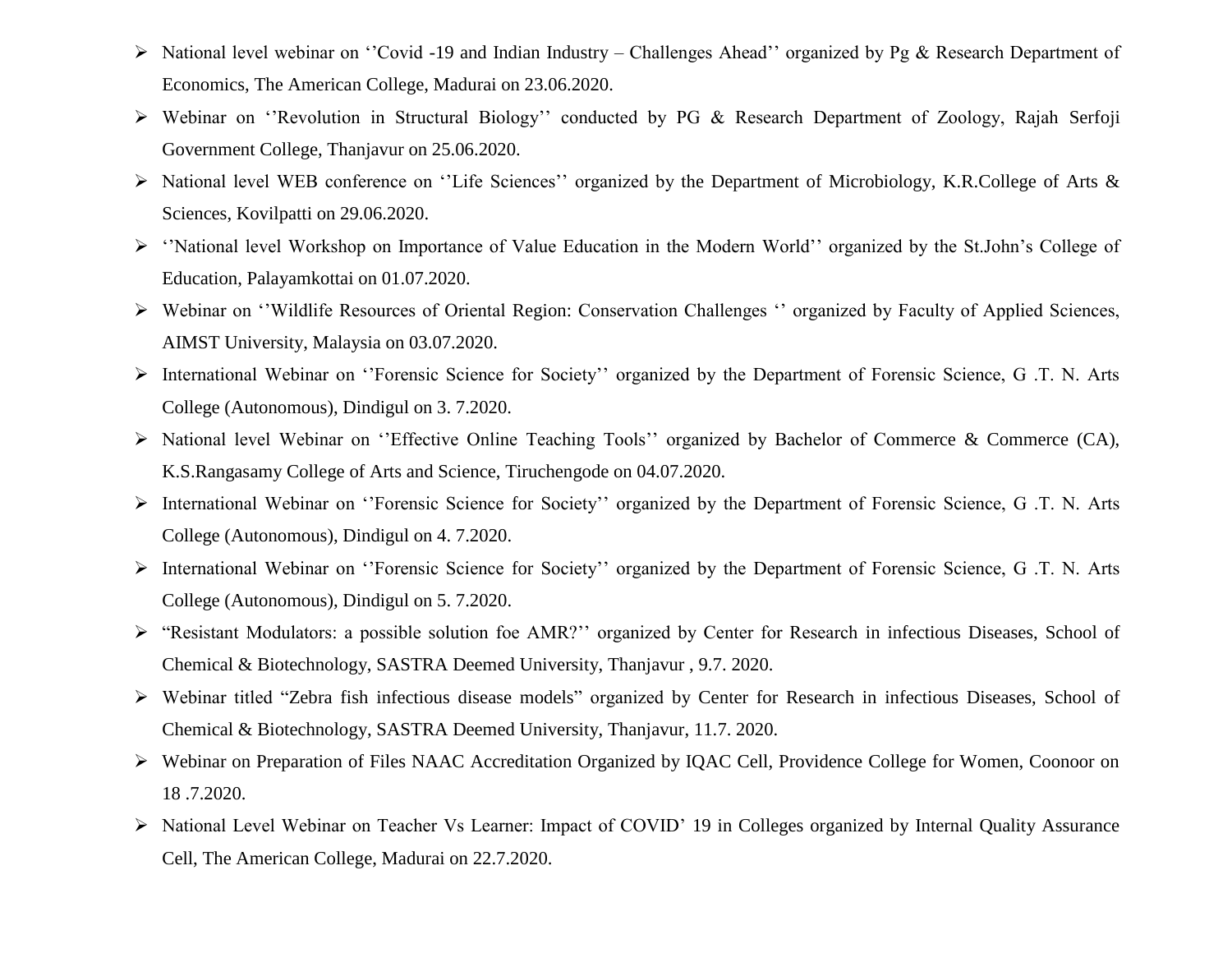# **List of project guided for UG students of Biochemistry:**

- Antibacterial activity of *Coleus amboinicus* against *Staphylococcus aureus* and *Escherichia coli.*
- $\checkmark$  Biomarker of Myocardial infarction in Different age groups (Troponin).
- $\checkmark$  Comparative studies of Myocardial Infarction in different age groups (Creatinine Kinase, Basic Natriuretic Peptide).
- $\checkmark$  Comparative study of Bilirubin levels in Liver Diseases.
- $\checkmark$  Comparative analysis of Thyroid hormones.
- $\checkmark$  Effect of deficiency of hCG hormone in pregnant women.
- Comparative analysis of Vermicompost produced from animal waste material using *Eisenia fetida* and Its effect on Tomato (*Lycopersicon esculentum)* Plant.
- $\checkmark$  Analysis of Soil characteristic changes after application of Biofertilisers.
- $\checkmark$  Exploring Potassium Solubilising Fungi In Decayed Banana Peel.
- Soil Nutrient enrichment by *Tephrosia purpurea.*
- $\checkmark$  Heavy metal testing in drinking water.
- Antibacterial activity of *Pongamia pinnata* and *Annona squamosa* against *Staphylococcus aureus.*
- Antibacteiral resistance of the Corn silk (*Zea mays)* against bacteria which cause urinary tract infection.
- Antifungal activity of *Millingtonia hortensis* against *Candida albicans.*
- $\checkmark$  Development of traditional cosmetic product using available natural compounds.
- $\checkmark$  Comparatitive analysis of Germinated Pulses and Non-germinated Pulses determine their Nutritive values by using several methods.
- $\checkmark$  Recent Nutritional Research Advances in Seaweeds.
- $\checkmark$  Analysis of Nutritive values in Health Mixture prepared from Cereals, Pulses, and Nuts & Oil Seeds.
- $\checkmark$  Comparative analysis of Nutritional value of different types of Rice.
- $\checkmark$  Survey of Medicinal Plants in Azhagar Kovil Hills, Madurai District.
- $\checkmark$  Comparative studies on Nutritional values of Honey.
- Comparative analysis of Antibacterial activity of *Centella asiatica* and *Acalypha indica* against *Escherichia coli* and *Staphylococcus aureus* using different concentrations of leaf extract.

# **Membership in Professional Bodies**

- Editor and Member of International Journal of Reviews in Biotechnology and Biochemistry, Astroid Publishers, USA.
- Member, International Society of Intraoperative Radiation Therapy, Italy.
- Member, Asia Society of Researchers, Hong Kong.
- Member, The Indian Science Congress Association, Kolkata.